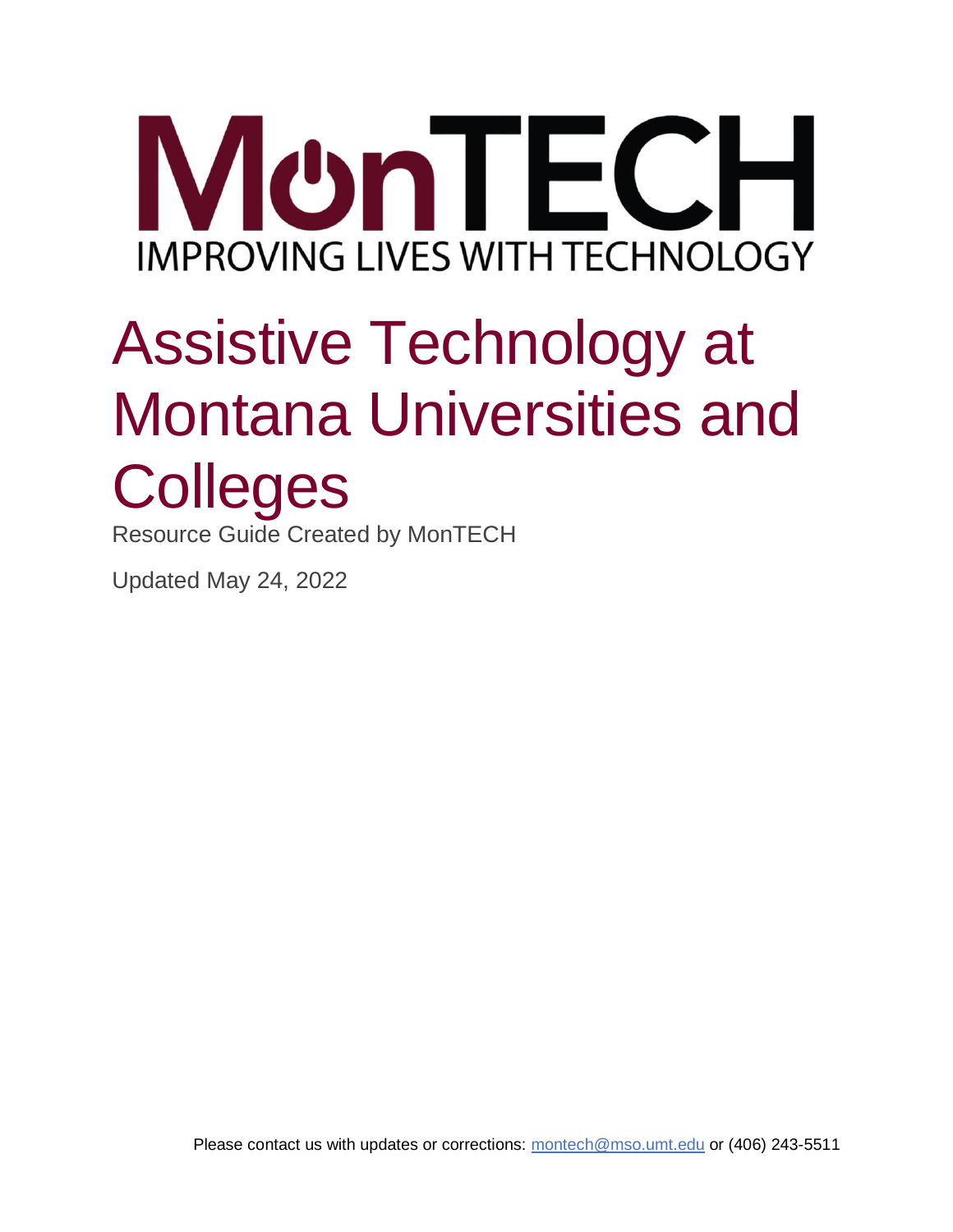## **Table of Contents**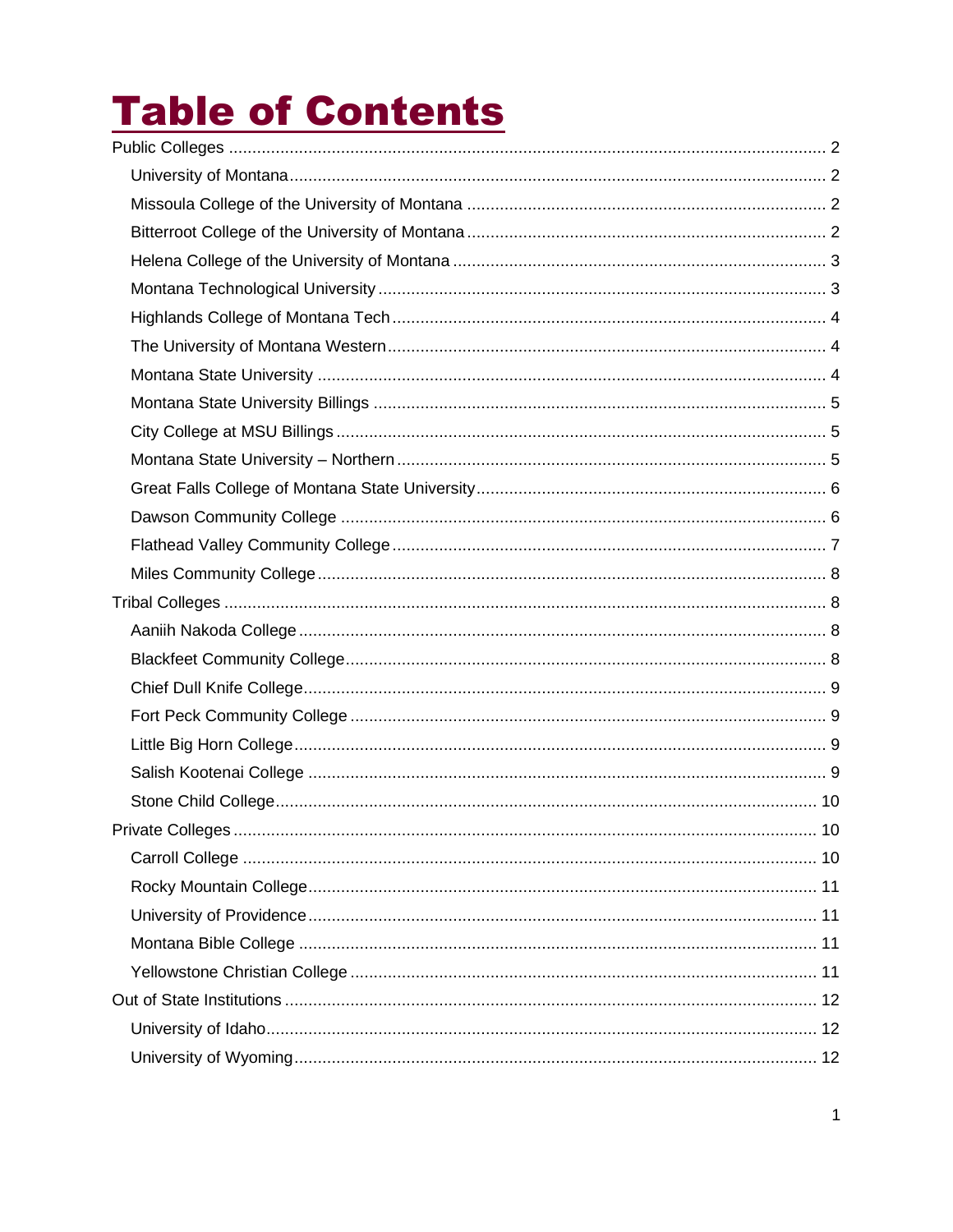## <span id="page-2-0"></span>Public Colleges

## <span id="page-2-1"></span>**University of Montana**

### **Office for Disability Equity**

Website: [UM Office for Disability](https://www.umt.edu/disability/default.php) Equity (umt.edu/disability)

Location: First floor of Aber Hall

Office Hours: Monday through Friday 8:00 a.m. to 5:00 p.m.

Contact: Amy Capolupo

Phone: (406) 243-4584

Email: [amy.capolupo@umontana.edu](mailto:amy.capolupo@umontana.edu)

Assistive Technology Options:

- JAWS, available in all labs and will install on personal computers. Limit of 10 concurrent lab installs.
- Updated Fusion (includes ZoomText), limit of 10 licenses
- Freedom Scientific allows for anyone with a UM email address to install and activate JAWS on 3 personal machines for a one-year period of time.
- Read & Write Gold available in labs and individual downloads
- Dragon Naturally Speaking available in specific labs and for specific students
- Handful of Victor streams
- Glean notetaking software, limit of 100 licenses
- 6 NexTag Bluetooth microphones, compatible with CART services
- 5 Williams Pocket Talkers

## <span id="page-2-2"></span>**Missoula College of the University of Montana**

### **Office for Disability Equity**

Website: [UM Office for Disability Equity](https://www.umt.edu/disability/default.php) (umt.edu/disability)

Location: 032 on River Level, 1205 East Broadway

Office Hours: Tuesday 8:30 a.m. to 4:00 p.m.

Contact: Amy Capolupo

Phone: (406) 243-7984

Email: [amy.capolupo@umontana.edu](mailto:amy.capolupo@umontana.edu)

All assistive technology options available on the UM main campus can be accessed here.

## <span id="page-2-3"></span>**Bitterroot College of the University of Montana**

### **Office for Disability Equity**

Website: [UM Office for Disability Equity](https://www.umt.edu/disability/default.php) (umt.edu/disability)

Location: 101G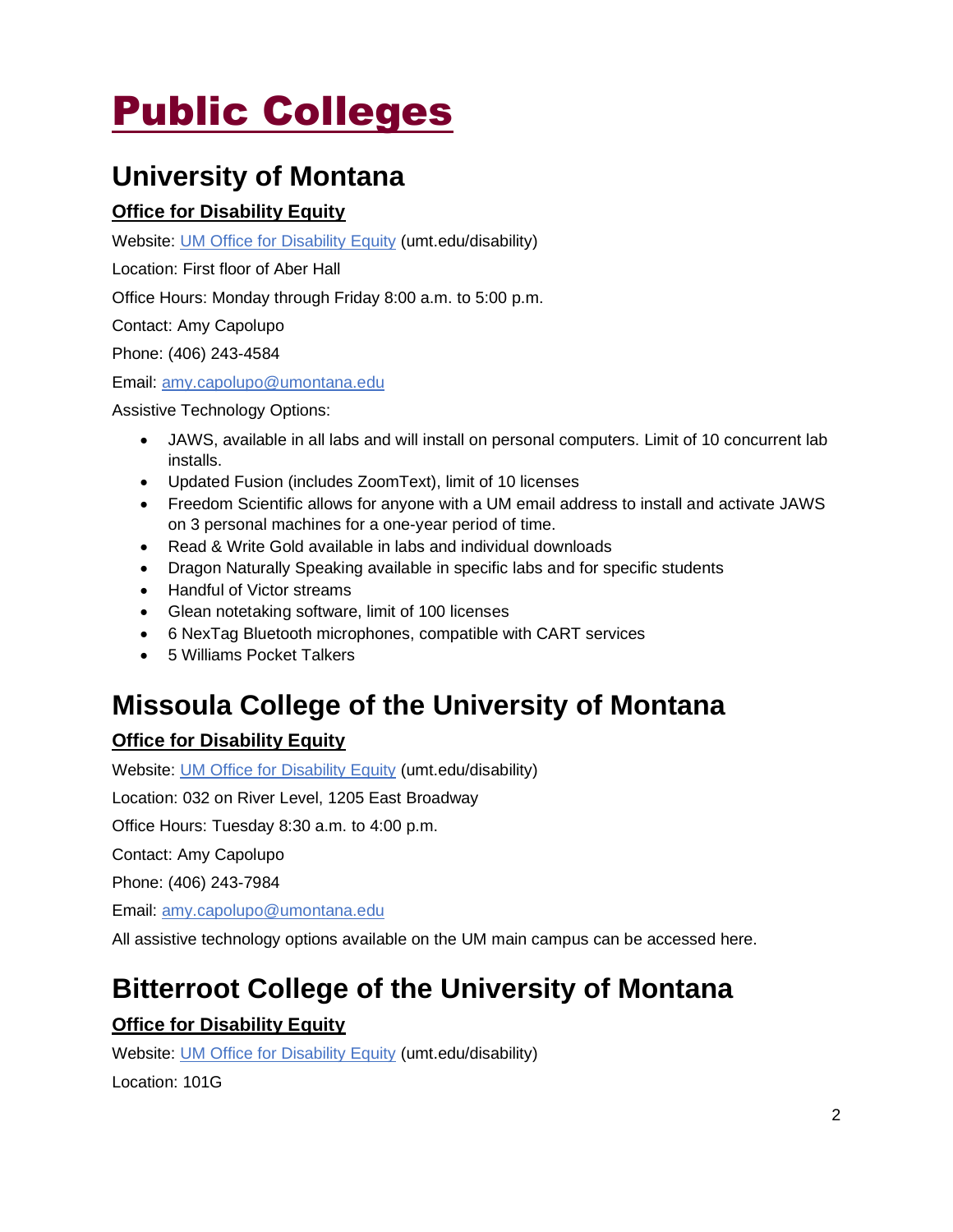Office Hours: Monday through Friday 8:00 a.m. to 5:00 p.m.

Contact: Lea Guthrie

Phone: (406) 375-0100

Email: [lea.guthrie@mso.umt.edu](mailto:lea.guthrie@mso.umt.edu)

All assistive technology options available on the UM main campus can be accessed here.

## <span id="page-3-0"></span>**Helena College of the University of Montana**

### **Disability Resources**

Website: [Helena College Disability Resources](https://www.helenacollege.edu/disability/resources.aspx) (helenacollege.edu/disability)

Location: DON 119

Office Hours: Monday through Friday 8:30 a.m. to 5:00 p.m.

Contact: Kimberly Feig

Phone: (406) 447-6965

Email: [kimberly.feig@helenacollege.edu](mailto:kimberly.feig@helenacollege.edu) or at [disabilityresources@umhelena.edu](mailto:disabilityresources@umhelena.edu)

Assistive Technology Options:

- Livescribe Echo Smart Pens
- Digital recorders
- Amplified stethoscopes
- Large button keyboards
- Magnifiers
- Read & Write Gold available to all students
- ZoomText version 11
- Dragon Naturally Speaking
- FM systems
- Books in alternative formats

## <span id="page-3-1"></span>**Montana Technological University**

### **Disability Services**

Website: [Montana Tech Disability Services](https://www.mtech.edu/disability/index.html) (mtech.edu/disability)

Location: Student Success Center Room 3.137

Office Hours: Monday through Friday 8:00 a.m. to 4:30 p.m.

Contact: Shauna Goodell

Phone: (406) 496-4428

Email: [sgoodell@mtech.edu](mailto:sgoodell@mtech.edu)

- Smart Pens
- Read & Write Gold for free download and installation on personal devices
- FM Systems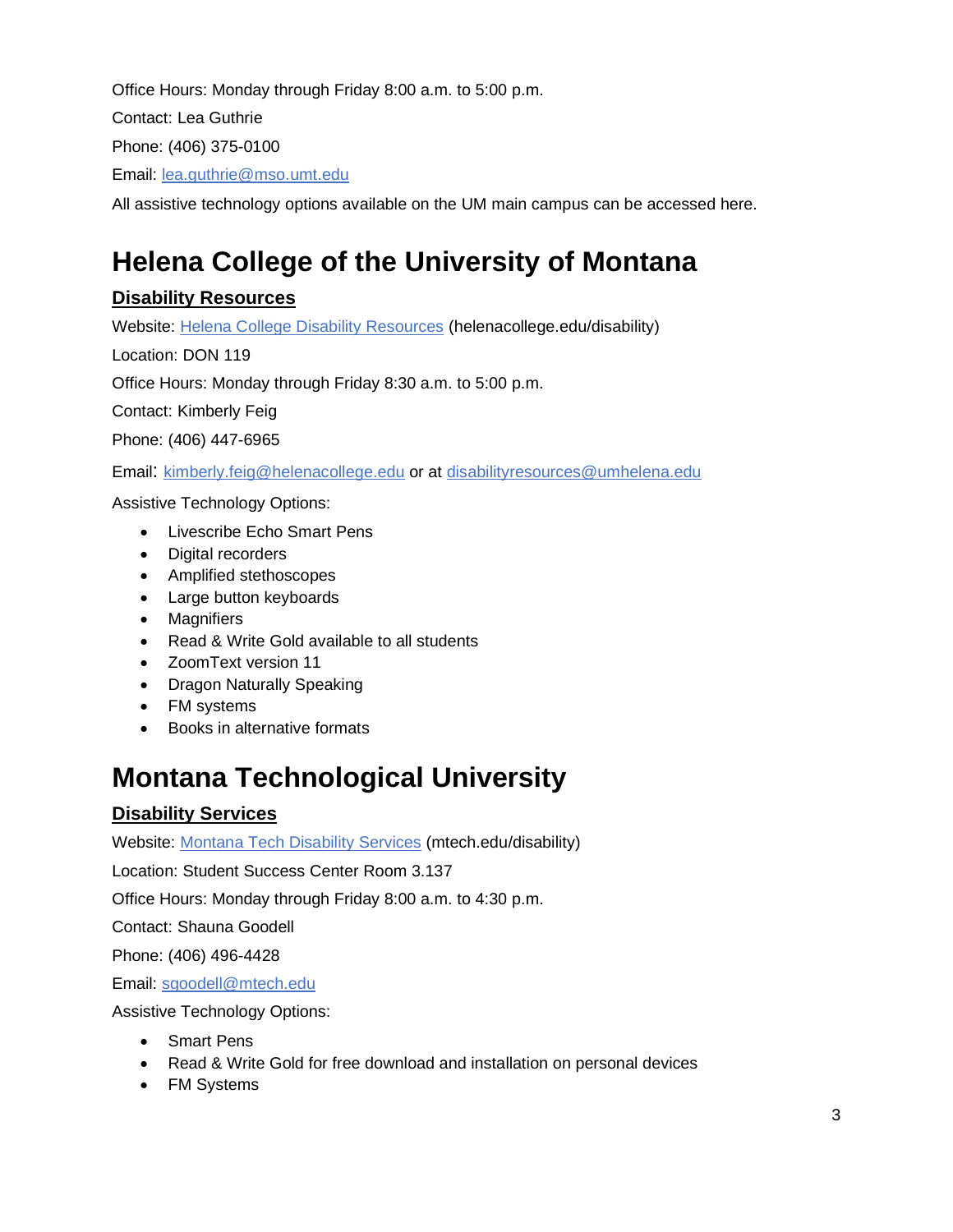## <span id="page-4-0"></span>**Highlands College of Montana Tech**

### **Disability Services**

Website: [Montana Tech Disability Services](https://www.mtech.edu/disability/index.html) (mtech.edu/disability) Location: Room 126A Office Hours: Monday through Friday 8:00 a.m. to 4:30 p.m. Contact: Shauna Goodell Phone: (406) 496-4428 Email: [sgoodell@mtech.edu](mailto:cpietsch@mtech.edu)

### The assistive technology options available at the MT Tech North campus can be accessed here.

## <span id="page-4-1"></span>**The University of Montana Western**

### **Disability Services**

Website: [UM Western Disability Services](https://www.umwestern.edu/section/disability-services/) (umwestern.edu/section/disability-services) Location: Student Success Center Office Hours: By appointment Monday through Friday. Contact: Nicole Hazelbaker Phone: (406) 683-7900 E-mail: [nicole.hazelbaker@umwestern.edu](mailto:nicole.hazelbaker@umwestern.edu) Assistive Technology Options: No information available

## <span id="page-4-2"></span>**Montana State University**

### **Office of Disability Services**

Website: [MSU Office of Disability Services](https://www.montana.edu/disabilityservices/) (montana.edu/disabilityservices) Location: 137 Romney Hall Office Hours: Monday through Friday 8:00 a.m. to 5:00 p.m. Contact: Michael McNeil Phone: (406) 994-2824 Email: [michael.mcneil3@montana.edu](mailto:byork@montana.edu) or [disabilityservices@montana.edu](mailto:disabilityservices@montana.edu) Assistive Technology Options: • Accessible Texts • Bookshare

- Read & Write
- Interpreters
- Smart pens
- FM Units
- Pocket Talkers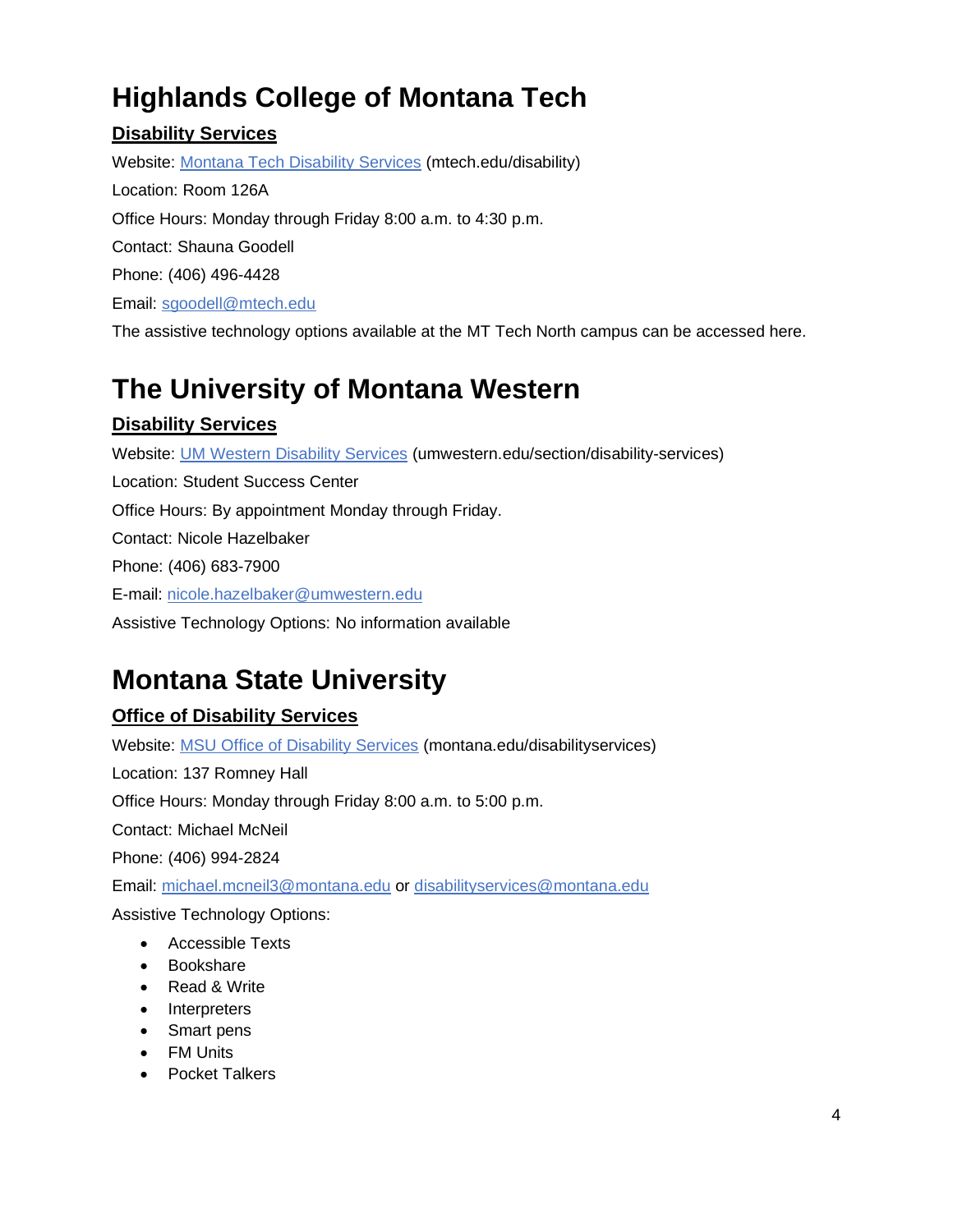- Braille IClicker
- Braille Keyboard for music
- Recorder

## <span id="page-5-0"></span>**Montana State University Billings**

### **Disability Support Services**

Website: [MSU Billings Disability Support Services](https://www.msubillings.edu/dss/) (msubillings.edu/dss)

Location: The office is located at the College of Education in Room 135.

Office Hours: Monday through Friday 8:00 a.m. to 5:00 p.m.

Contact: Trudy Carey

Phone: (406) 657-2283 (Voice) or (406) 545-2518 (Video Phone)

Email: [tcarey@msubillings.edu](mailto:tcarey@msubillings.edu)

Assistive Technology Options:

- CCTVs on both campuses and in the library at the University campus
- FM systems
- ZoomText
- JAWS
- Smart Pens
- Read & Write Gold
- Talking calculator
- Virtual presence robot
- Digital recorders
- Low vision keyboard
- Dragon Dictate
- AudioNote

## <span id="page-5-1"></span>**City College at MSU Billings**

### **Disability Support Services**

Website: [MSU Billings Disability Support Services](https://www.msubillings.edu/dss/) (msubillings.edu/dss)

Location: Tech Building, Room A016

Office Hours: Monday through Friday 8:00 a.m. to 5:00 p.m.

Contact: Greg Gerard

Phone: (406) 247-3029 (Voice) or (406) 545-1026 (Video Phone)

Email: [greg.gerard@msubillings.edu](mailto:tcarey@msubillings.edu)

All assistive technology options available at the MSU Billings campus can be accessed here.

## <span id="page-5-2"></span>**Montana State University – Northern**

### **Accessibility Services**

Website: [MSU Northern Accessibility Services](http://www.msun.edu/stuaffairs/accessibilityserv/) (msun.edu/stuaffairs/accessibilityserv)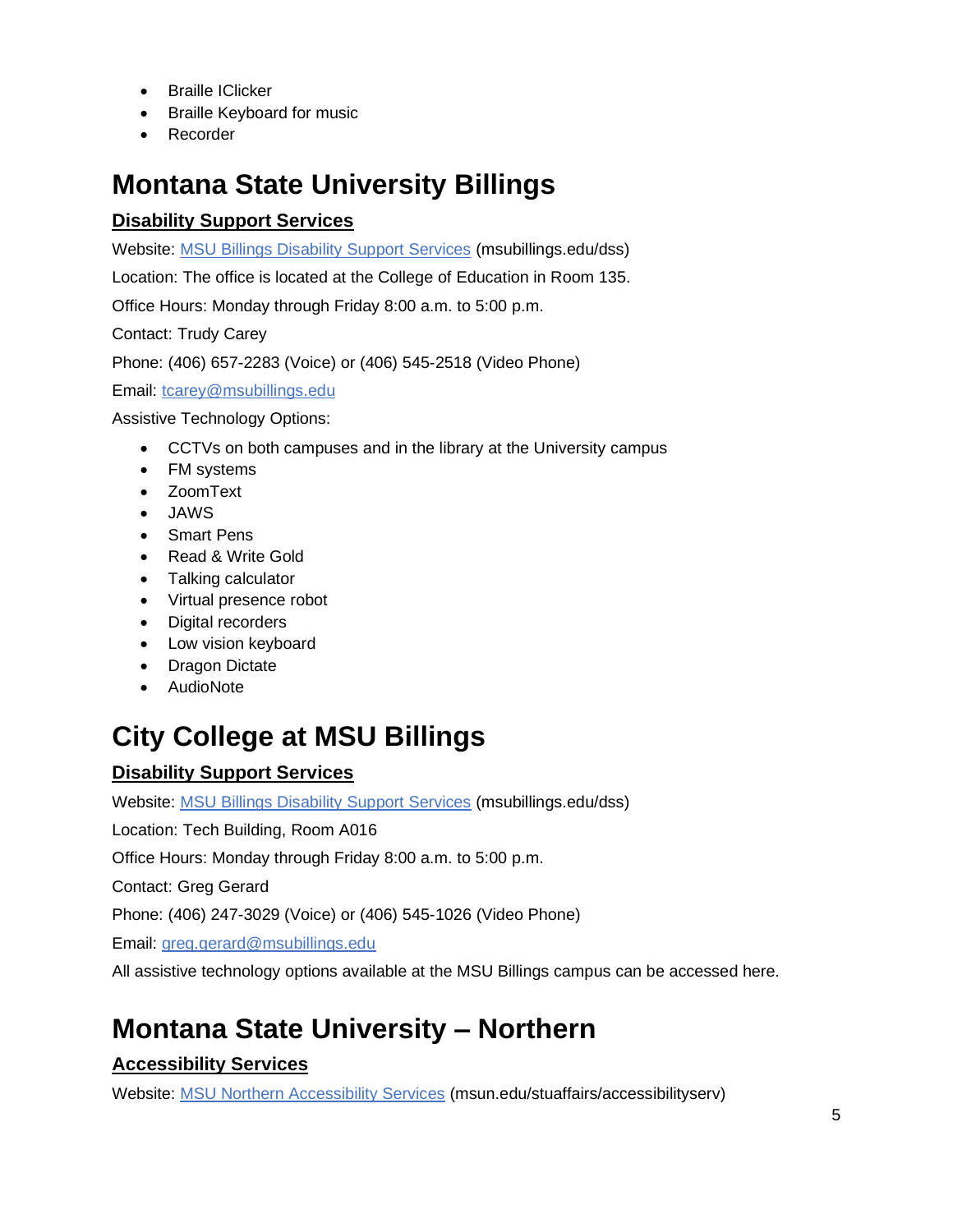Location: Cowan Hall, Room 213C.

Office Hours: By appointment Monday through Friday.

Contact: Johnna Antonich

Phone: (406) 265-3533

Email: [johnna.antonich@msun.edu](mailto:johnna.antonich@msun.edu)

Assistive Technology Options:

- Livescribe Echo Smart Pens
- Scanner in the library

## <span id="page-6-0"></span>**Great Falls College of Montana State University**

### **Disability Services**

Website: [Great Falls College Disability Services](https://students.gfcmsu.edu/disabilityservices/index.html) (students.gfcmsu.edu/disabilityservices)

Location: R 220 on the 2nd level at the top of the ramp across from the Academic Success Center

Office Hours: Monday through Friday 8:00 a.m. to 5:00 p.m.

Contact: Katherine Meier

Phone: (406) 771-4311 or (406) 205-1079 (Sorenson Video Relay)

Email: [katherine.meier@gfcmsu.edu](mailto:katherine.meier@gfcmsu.edu)

Assistive Technology Options:

- Kurzweil 3000
- iPad
- CCTV in library
- Video telephone in Disability Services office
- 2 Williams Sound personal FM listening device
- 3 Victor stream readers
- ZoomText
- 5 Digital recorders

### <span id="page-6-1"></span>**Dawson Community College**

### **Student Disability & Accommodation Services**

Website: [Dawson Community College Student Disability & Accommodation Services](https://www.dawson.edu/future-students/accessibility.html)

(www.dawson.edu/future-students/accessibility.html)

Location: Main Building, Room 131A

Office Hours:

Contact: Katie Carrier

Phone: (406) 377-9434

Email: [kcarrier@dawson.edu](mailto:kcarrier@dawson.edu) or [sdas@dawson.edu](mailto:sdas@dawson.edu)

Assistive Technology Options:

• Books on Tape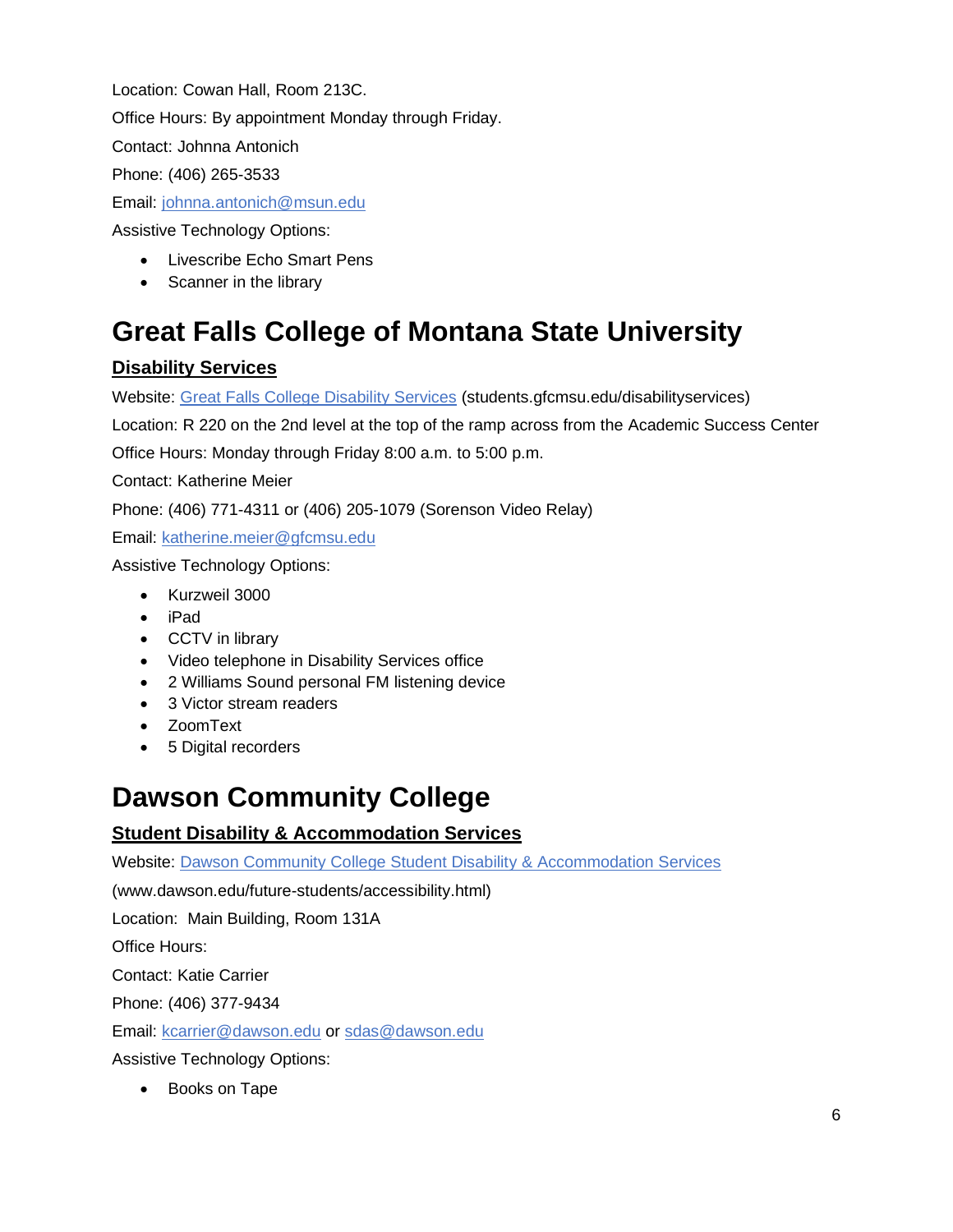- Note takers
- Testing accommodations
- Private testing rooms for eligible students

## <span id="page-7-0"></span>**Flathead Valley Community College**

#### **Disability Support**

Website: [Flathead Valley Community College Disability Support](https://www.fvcc.edu/student-support/disability/) (fvcc.edu/student-support/disability)

Location: Learning Resource Center Building (LRC, Room 129)

Office Hours: Monday through Friday 8:00 a.m. to 5:00 p.m.

Contact: Janet Blackaby

Phone: (406) 756-3376

Email: [jblackaby@fvcc.edu](mailto:jblackaby@fvcc.edu)

- 14 Livescribe Echo Smart Pens
- 20 Sony Digital Recorders- Px 440 is 10 of them
- PTP1 Plextalk Pocket reader (DAISY compatible)
- Laptops with Natural Reader 10 and 11
- Learning Ally membership for textbook access
- 4 Williams Sound Personal PA Broadcasting
- Plantronics Tristar Headset phone amplifier
- Aladdin low vision magnifier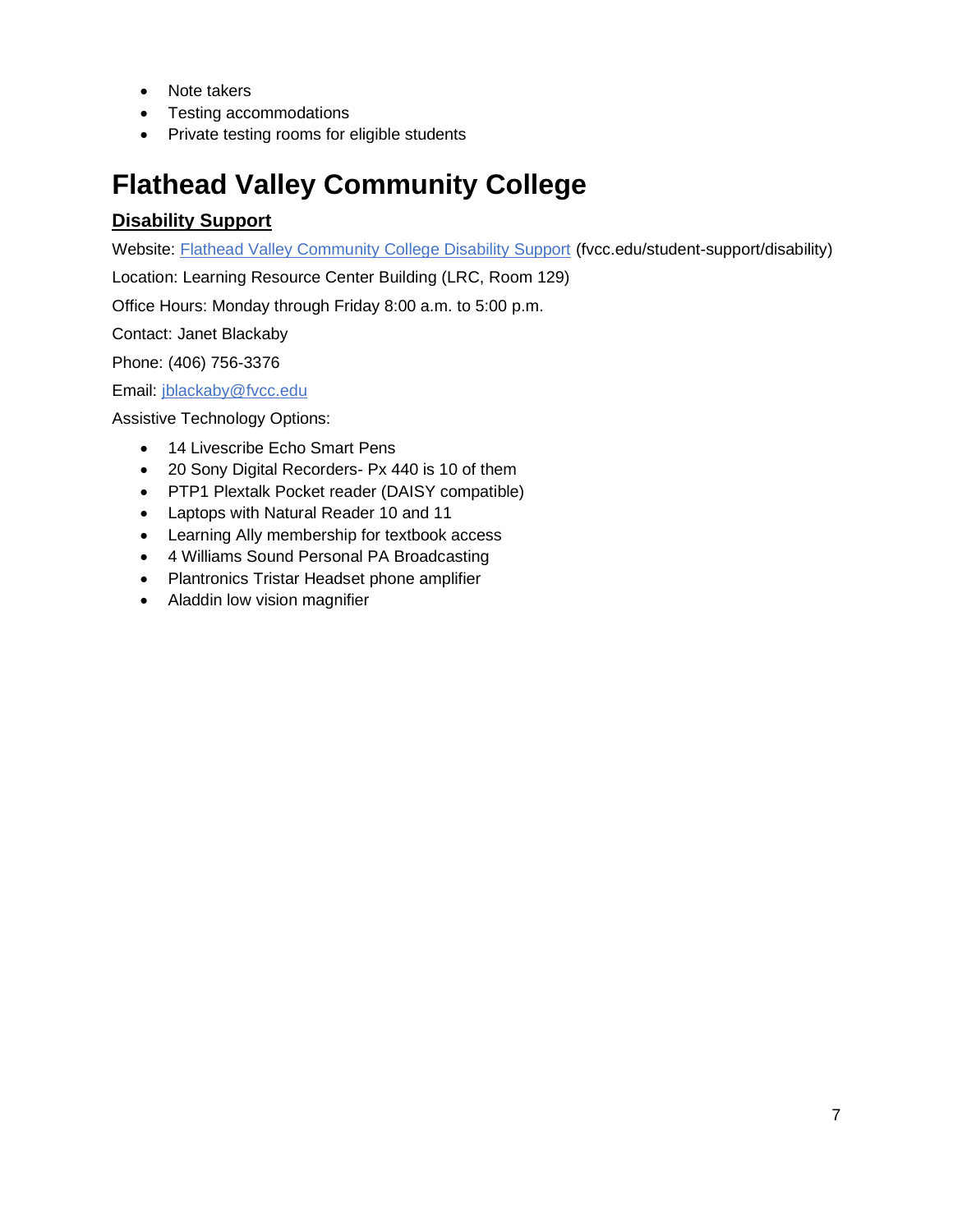## <span id="page-8-0"></span>**Miles Community College**

### **Disability Support Services**

Website: [Miles Community College Disability Support Services](https://www.milescc.edu/LearningCenter/dss.aspx) (www.milescc.edu/LearningCenter/dss.aspx) Location: Learning Center, Room 208 Office Hours: Contact: Erin Niedge Phone: (406) 874-6211 Email: [niedgee@milescc.edu](mailto:niedgee@milescc.edu) Assistive Technology Options: No information available

## <span id="page-8-1"></span>Tribal Colleges

## <span id="page-8-2"></span>**Aaniih Nakoda College**

### **Student Support Services**

Website: [Aaniiih Nakoda College Student Support Services](http://www.ancollege.edu/?page=student_services/Student_Support_Services)  (ancollege.edu/?page=student\_services/Student\_Support\_Services) Location: The ANC Student Support Services Project office is located in Nakoda Hall Contact: Ramona Horn Phone: (406) 353-3937 Email: [rhorn@ancollege.edu](mailto:rhorn@ancollege.edu) Note: Written requests can be sent to P.O. Box 159, Harlem, Montana 59526. No assistive technology information available.

## <span id="page-8-3"></span>**Blackfeet Community College**

### **Academic Enrichment Services**

Website: [Blackfeet Community College Academic Enrichment Services](https://bfcc.edu/academic-enrichment-services-aes/) (bfcc.edu/academicenrichment-services-aes) Location: Beaver Painted Lodge building Contact: Toni Running Fisher Phone: (406) 338-5421, Ext. 2211 Email: [toni.rf@bfcc.edu](mailto:toni.rf@bfcc.edu) Assistive Technology Options: No information available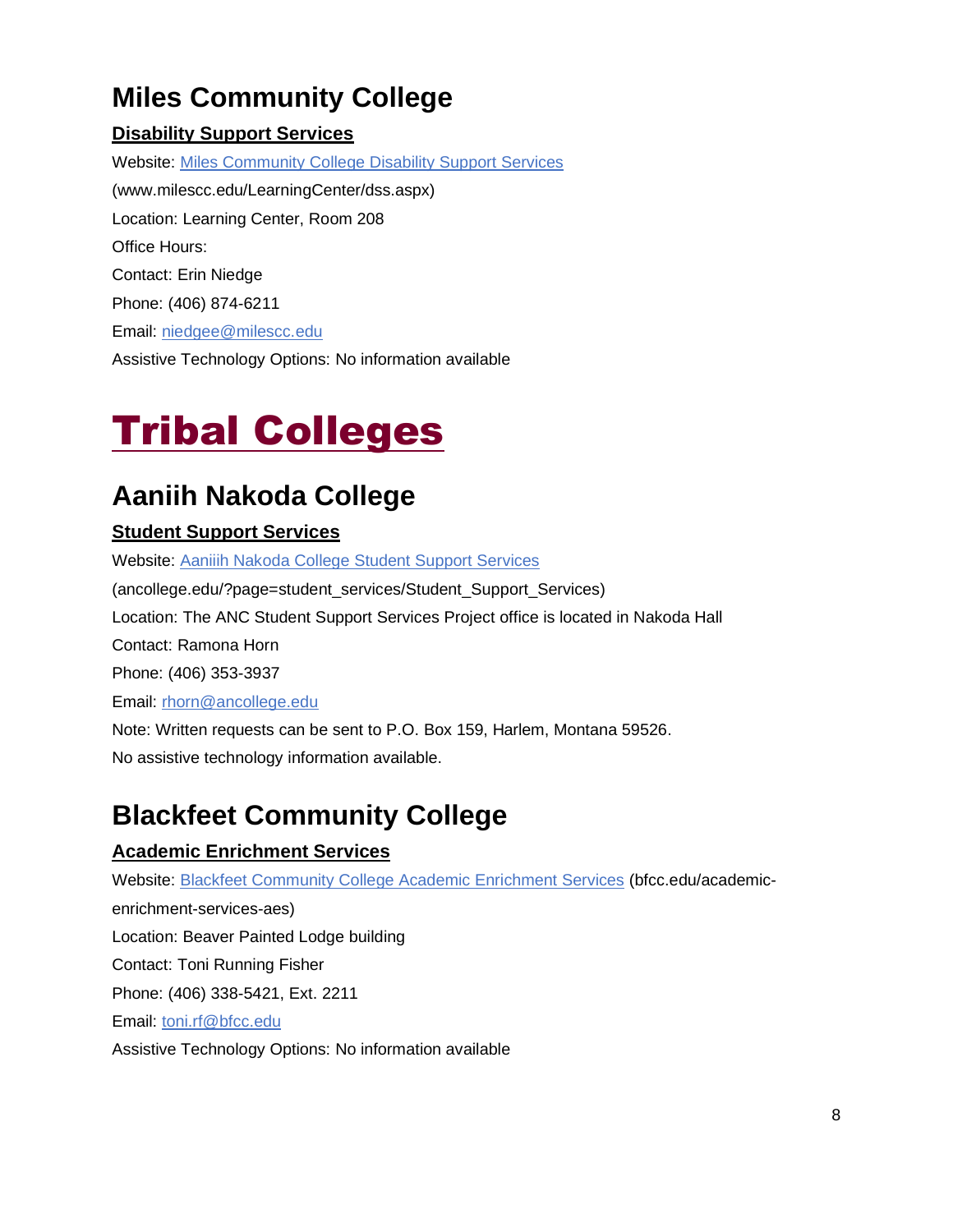## <span id="page-9-0"></span>**Chief Dull Knife College**

### **Student Services**

Website: [Chief Dull Knife College Student Services](http://www.cdkc.edu/node/17) (www.cdkc.edu/node/17)

Location: Main Hallway of CDKC Campus.

Office Hours: Monday through Friday 8:00 a.m. to 4:30 p.m.

Contact: Michelle Spang

Phone: TRiO Office (406) 477-6215, Ext. 161 or Ext. 150

Assistive Technology Options:

- Computer access.
- Referrals to outside services, agencies and programs.
- Note: Give paperwork to advisor and then go to TRiO for additional assistance.

## <span id="page-9-1"></span>**Fort Peck Community College**

### **TRiO**

Website: [Fort Peck Community College TRiO](https://www.fpcc.edu/trio/) (fpcc.edu/trio) Location: War Eagle Vision Office Hours: Monday through Friday 8:00 a.m. to 4:30 p.m. Contact: David James (TRiO Director) Phone: (406) 768-6343 Email: [DJames@fpcc.edu](mailto:DJames@fpcc.edu)

Assistive Technology Options:

• Dragon Speech to Text (free version on Google Chrome for personal use)

## <span id="page-9-2"></span>**Little Big Horn College**

Website: [Little Big Horn College](http://lbhc.edu/) (Ibhc.edu) Contact: Jade Three Irons (Student Success Services Director) Phone: (406) 638-3100, Ext. 3189 Email: [threeironsj@lbhc.edu](mailto:threeironsj@lbhc.edu) Assistive Technology Options: No information available

## <span id="page-9-3"></span>**Salish Kootenai College**

### **Students with Disabilities**

Website: [Salish Kootenai College Students with Disabilities](https://www.skc.edu/students-with-disabilities/) (skc.edu/students-with-disabilities) Location: Robert R Depoe III Building, Room 111. Contact: Silas Perez Phone: (406) 275-4968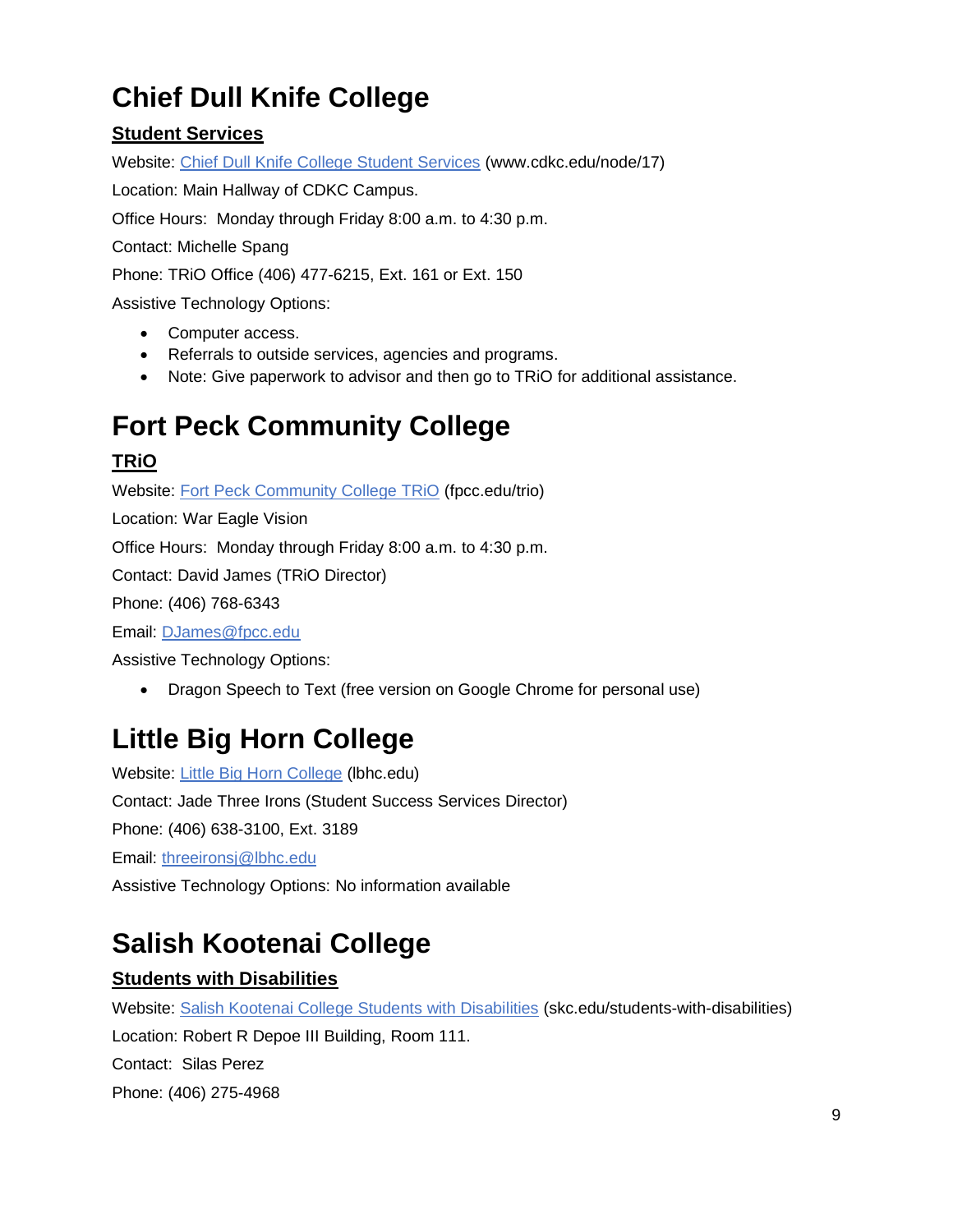#### Email: [silas\\_perez@skc.edu](mailto:silas_perez@skc.edu)

Assistive Technology Options:

- Assistive equipment such as tape recorders.
- Note Takers or Readers.
- Certain types of physical equipment.

### <span id="page-10-0"></span>**Stone Child College**

### **Student Services Office**

Website: [Stone Child College](https://stonechild.edu/) (stonechild.edu)

Location: Student Services Office

Contact: Marquieta Jilot

Phone: (406) 395-4875, Ext. 3272

Email: [mjilot@stonechild.edu](mailto:mjilot@stonechild.edu)

Assistive Technology Options:

- Note-taking
- Reading
- Taping

## <span id="page-10-1"></span>Private Colleges

### <span id="page-10-2"></span>**Carroll College**

### **Accessibility Services Office**

Website: [Accessibility Carroll College](https://www.carroll.edu/dignity-human-person/accessibility) (carroll.edu/dignity-human-person/accessibility)

Location: Borromeo Hall, Room 119.

Office Hours: Monday through Friday 8:00 a.m. to 5:00 p.m.

Contact: Kevin Hadduck

Phone: (406) 447-4470

Email: [khadduck@carroll.edu](mailto:khadduck@carroll.edu)

- Natural Reader
- eReader
- PDF Equalizer
- Dragon Speak
- C-Pens
- E-Textbooks and eBooks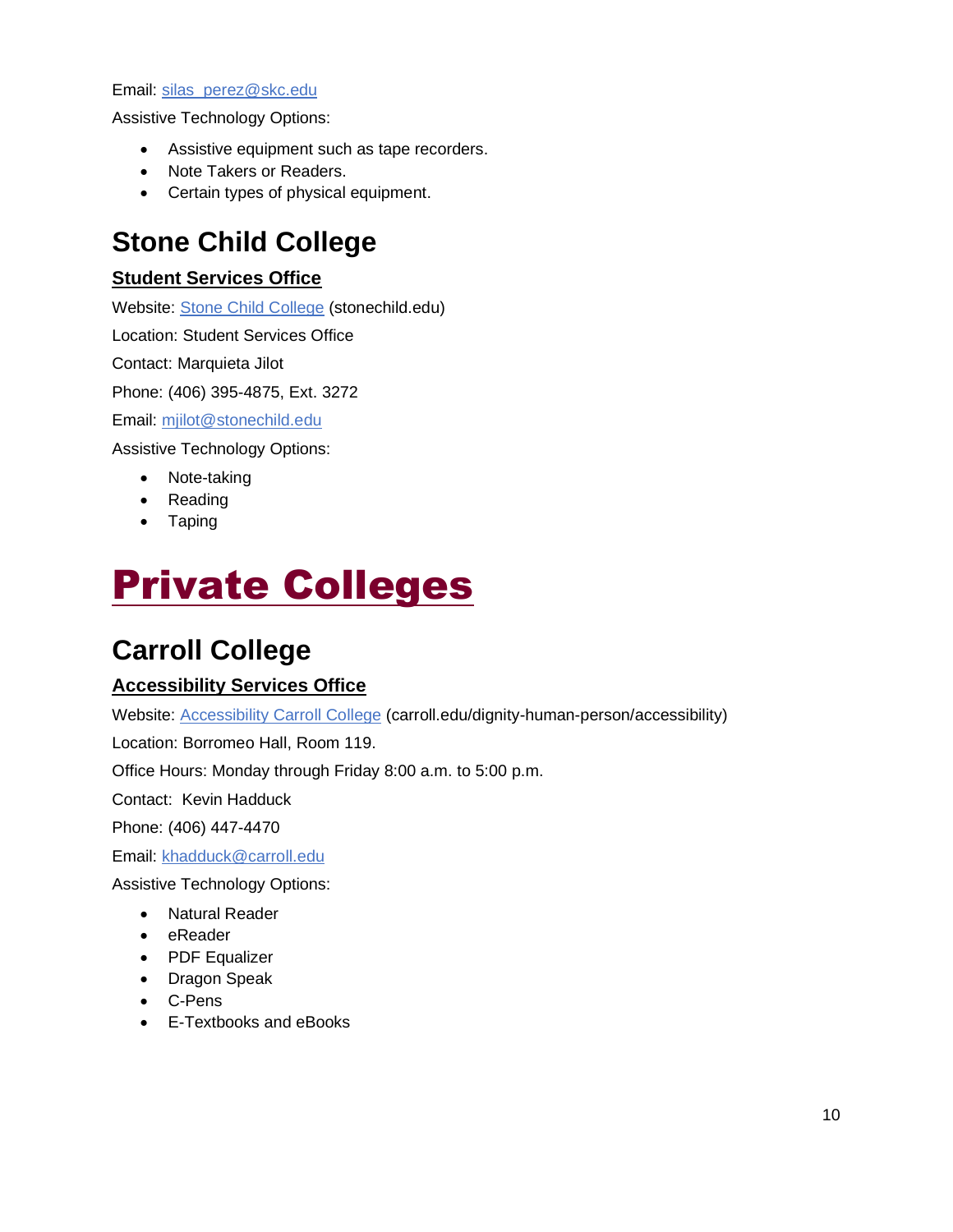## <span id="page-11-0"></span>**Rocky Mountain College**

### **Disability Services**

Website: [RMC Disability Services](https://www.rocky.edu/academics/academic-support/disability-services#:~:text=Rocky%20Mountain%20College%20is%20committed%20to%20providing%20courses%2C,services%20office%20as%20soon%20as%20possible%20after%20enrolling.) (rocky.edu/academics/academic-support/disability-services)

Location: Fortin Center

Office Hours: By appointment Monday through Friday 8:00 a.m. to 5:00 p.m.

Contact: Lisa Laird

Phone: (406) 657-1129

Email: [lisa.laird@rocky.edu](mailto:lisa.laird@rocky.edu)

Assistive Technology Options:

- 10 Livescribe Smartpens
- Academic texts in alternative formats

## <span id="page-11-1"></span>**University of Providence**

### **TRiO**

Website: [University of Providence Accommodations for Disabled Students](https://uprovidence-public.courseleaf.com/undergraduate/accommodations-disabled-students/)

(uprovidence-public.courseleaf.com/undergraduate/accommodations-disabled-students)

Location: Sullivan Hall

Office Hours: Monday through Friday 8:00 a.m. to 5:00 p.m.

Phone: (406) 791-5915

Contact: Carilyn Voorhies

Email: [carilyn.voorhies@uprovidence.edu](mailto:carilyn.voorhies@uprovidence.edu)

Assistive Technology Options: No information available

## <span id="page-11-2"></span>**Montana Bible College**

Website: [Montana Bible College](https://montanabiblecollege.edu/) (montanabiblecollege.edu) Contact: Cody Gilliland Phone: (406) 586-3585 Email: [cgilliland@montanabiblecollege.edu](mailto:cgilliland@montanabiblecollege.edu) Assistive Technology Options: No information available

## <span id="page-11-3"></span>**Yellowstone Christian College**

Website: [Yellowstone Christian College Disability Information](https://www.yellowstonechristian.edu/consumer-info#disability) (yellowstonechristian.edu/consumerinfo#disability) Contact: Max Soft Email: msoft@yellowstonechristian.edu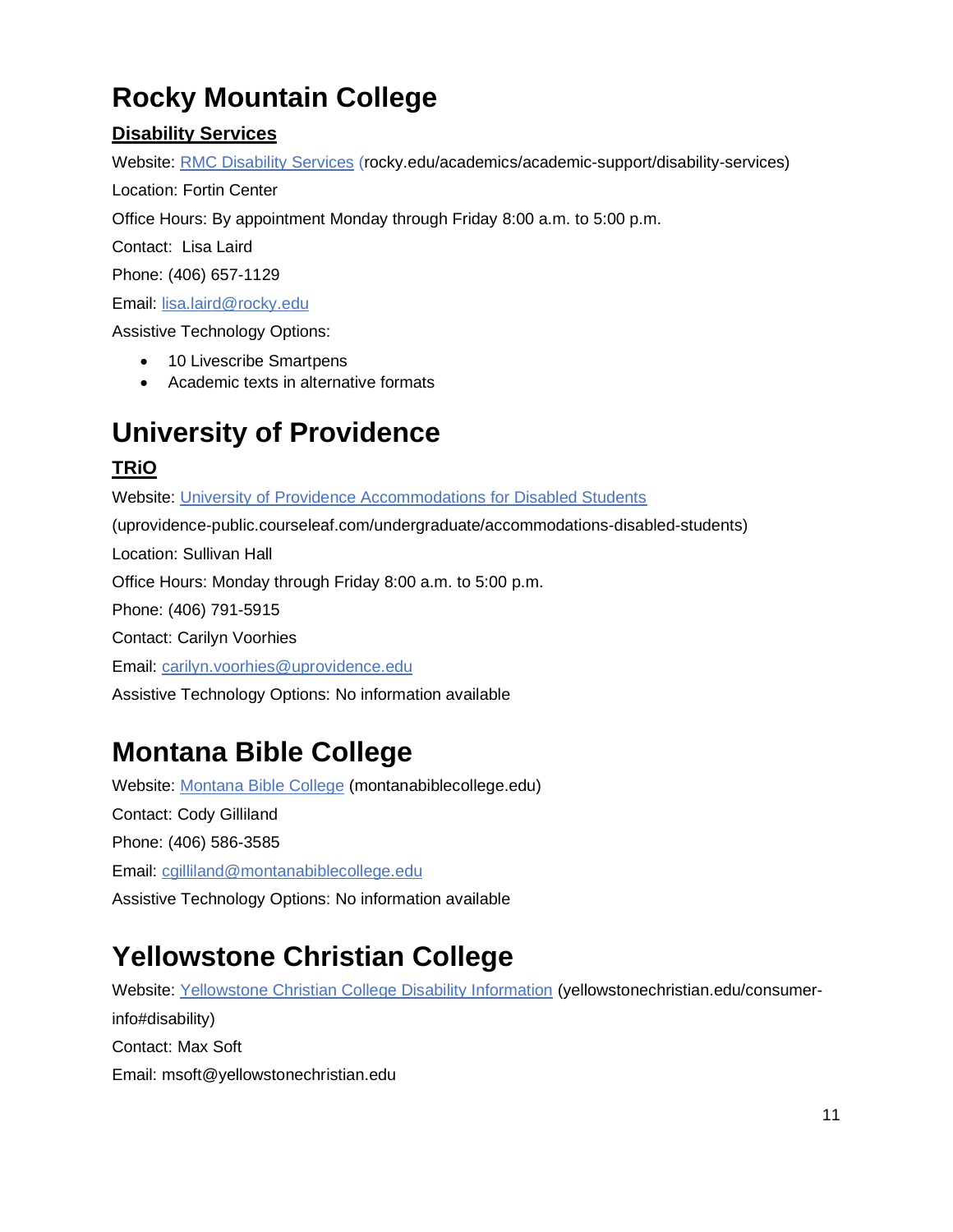## <span id="page-12-0"></span>**Out of State Institutions**

### <span id="page-12-1"></span>**University of Idaho**

### **Center for Disability Access & Resources**

Website: [University of Idaho Center for Disability Access & Resources](https://www.uidaho.edu/current-students/cdar) (uidaho.edu/current-

students/cdar)

Location: Bruce M. Pitman Center, Suite 127

Office Hours: Monday through Friday 8:00 a.m. to 5:00 p.m.

Contact: Amy Taylor

Phone: (208) 885-6307

Email: [amyet@uidaho.edu](mailto:amyet@uidaho.edu)

Assistive Technology Options:

- Assistive listening devices
- Hand-held digital recorders
- Livescribe Echo Smart Pens
- Sonocent Audio Notetaker Software
- Microphones/headsets
- Book stands
- A computer lab with JAWS version 5
- Dragon NaturallySpeaking version 7
- Kurzweil 1000
- ViewPlus Max Tiger Braille Embosser
- 2 HP scanners

### <span id="page-12-2"></span>**University of Wyoming**

### **Disability Support Services**

Website: [University of Wyoming Disability Support Services](https://www.uwyo.edu/udss/) (uwyo.edu/udss)

Location: Knight Hall, Room 109.

Office Hours: Monday through Friday 8:00 a.m. to 5:00 p.m.

Contact: Kate McLaughlin

Phone: (307) 766-3073

Email: [Kate.McLaughlin@uwyo.edu](mailto:Kate.McLaughlin@uwyo.edu)

- Kurzweil 3000 web version for tests and textbooks available through DSS
- Sonocent/Glean Audio Notetaker available through DSS
- OneNote, other Microsoft Office 365 products available to all students